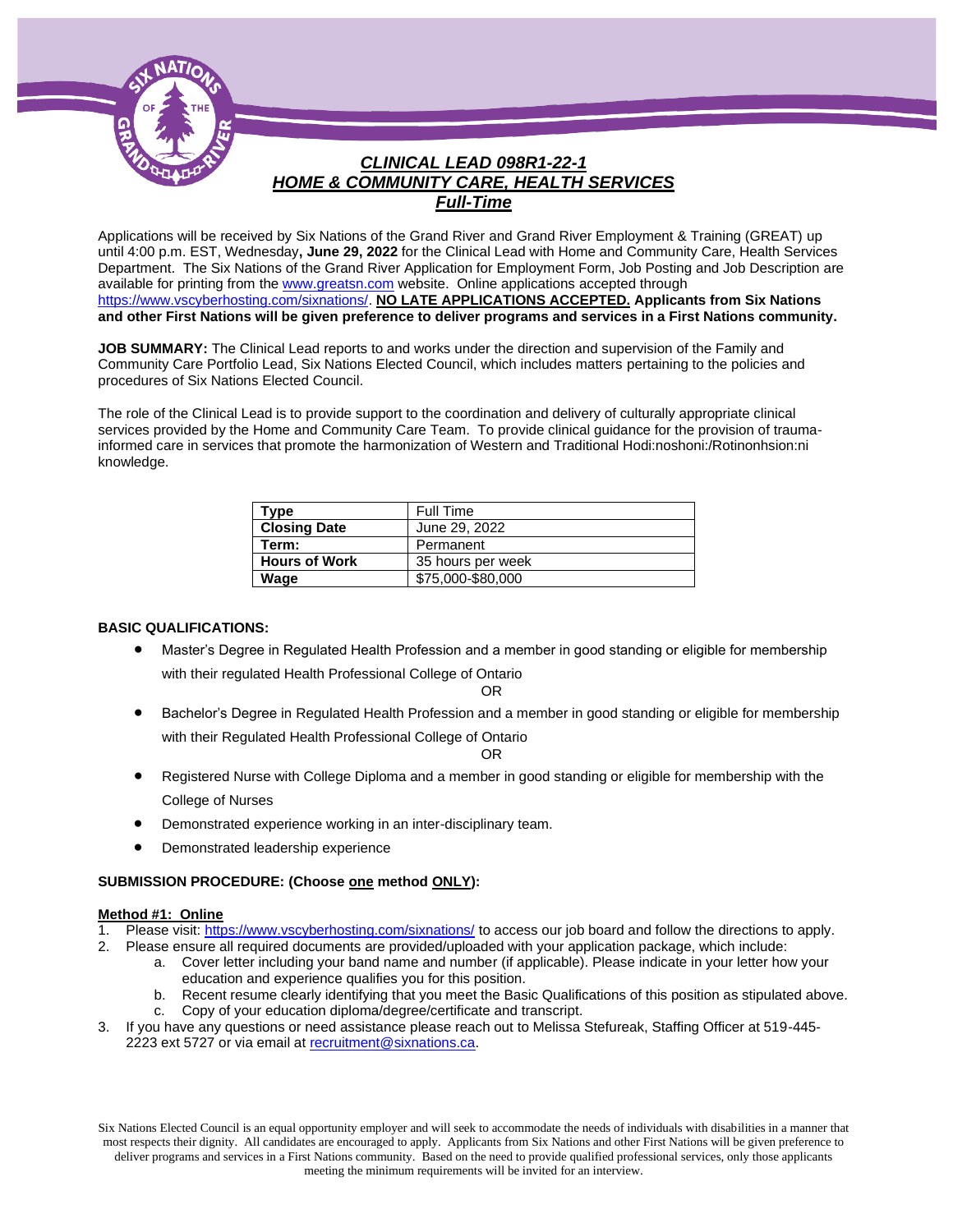#### **Method #2: GREAT – Applications must include all of the following:**

- 1. Printed, filled in and authorized Six Nations of the Grand River Application for Employment Form.
- 2. Cover letter including your band name and number (if applicable). Please indicate in your letter how your education and experience qualifies you for this position.
- 3. Recent resume clearly identifying that you meet the Basic Qualifications of this position as stipulated above.
- 4. Photocopy of your education diploma/degree/certificate and transcript.
- 5. Place all documents listed above in a sealed envelope and mail to or drop off at:

#### **Clinical Lead – Full Time – 098R1-22-1**

c/o Reception Desk Grand River Employment & Training (GREAT) P.O. Box 69, 16 Sunrise Court Ohsweken, Ontario N0A 1M0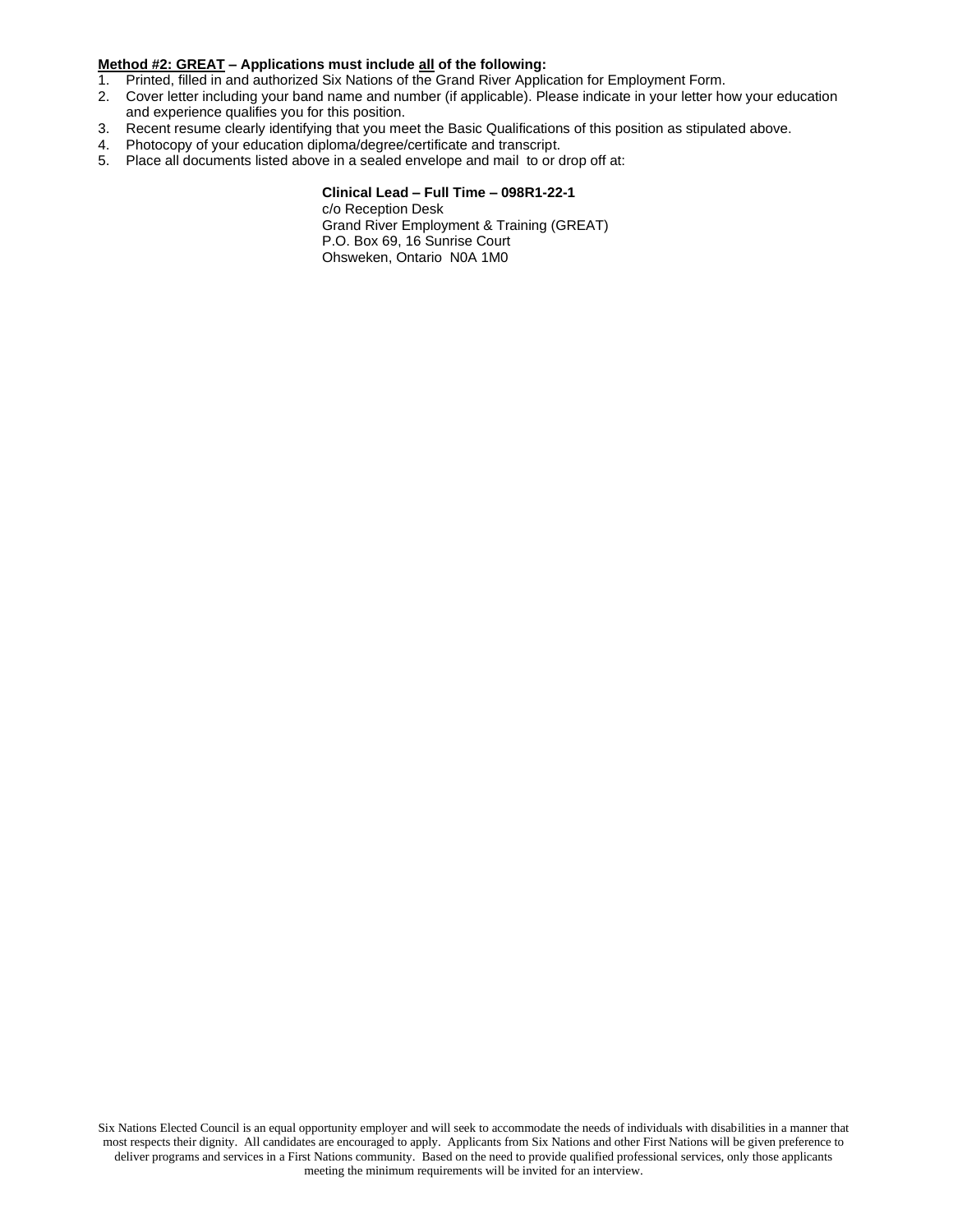

# POSITION DESCRIPTION – HEALTH SERVICES

**POSITION TITLE: Clinical Lead – Home and Community Care**

## **REPORTING RELATIONSHIP:**

Reports to and works under the direction and supervision of the Family and Community Care Portfolio Lead, Six Nations Elected Council, which includes matters pertaining to the policies and procedures of Six Nations Elected Council.

# **PURPOSE & SCOPE OF THE POSITION:**

The role of the Clinical Lead is to provide support to the coordination and delivery of culturally appropriate clinical services provided by the Home and Community Care Team. To provide clinical guidance for the provision of trauma-informed care in services that promote the harmonization of Western and Traditional Hodi:noshoni:/Rotinonhsion:ni knowledge.

## **KEY DUTIES & RESPONSIBILITIES:**

## **2. Technical Functions:**

- Working knowledge of Regulated Health Professionals Act as well as profession specific regulations and standards.
	- $\circ$  Ensuring staff adhere to relevant legislation, standards and regulations for documentation, privacy and confidentiality, scope of practice, and ethics
	- $\circ$  Support team members to maintain client records in accordance with relevant regulatory college guidelines and practice standards established by Six Nations Health Services for documentation in the Electronic Medical Record
- Assist Program Managers and Supervisors with the onboarding of new team members
- Supporting clinical staff with the implementation of the Haudenausonee Wellness Model, trauma-informed care and using culture as foundation for the development of services and programs
- Supporting staff in the development and implementation of culturally appropriate client care plans to community members as required by:
	- o Working with the Team Manager to determine caseload priorities
	- $\circ$  Appropriate use of interventions based on evidence informed practice and practice standards established by the respective regulatory colleges
	- o Participate in program development and accreditation activities
- Supporting the implementation of inter-professional model of care within the team as well as with external organizations and their providers.
	- o Coordination of inter-professional education for the team
	- $\circ$  Supporting intra-professional collaboration and communication for the team

Six Nations Elected Council is an equal opportunity employer and will seek to accommodate the needs of individuals with disabilities in a manner that most respects their dignity. All candidates are encouraged to apply. Applicants from Six Nations and other First Nations will be given preference to deliver programs and services in a First Nations community. Based on the need to provide qualified professional services, only those applicants meeting the minimum requirements will be invited for an interview.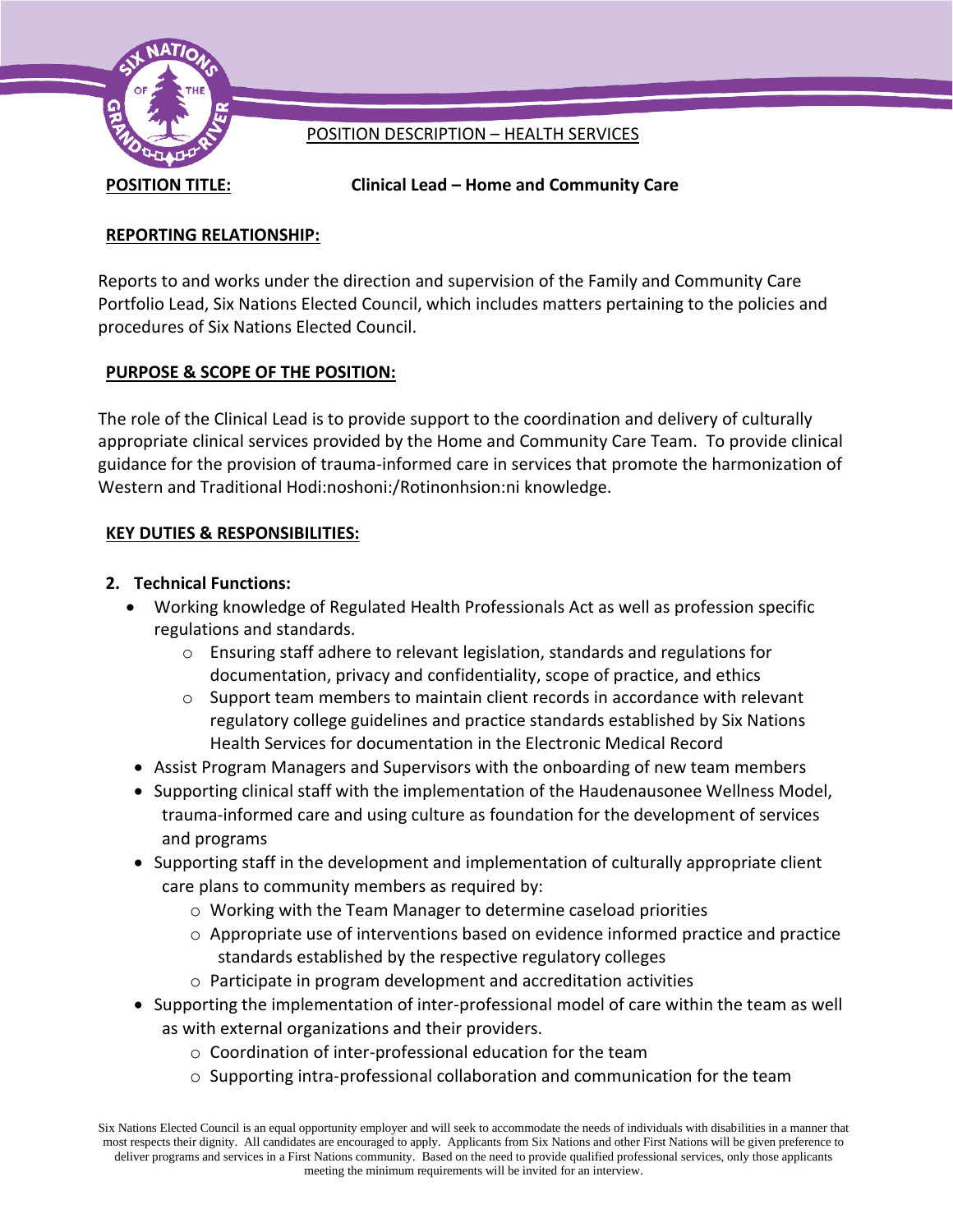- Be an active participant in the Esadatgehs (Quality) Committee, including participation and chairing as required associated working groups and subcommittees
- Be a Super User to support the Electronic Medical Record (EMR) Committee
- Participate in the Clinical Lead community of practice
- Provide clinical supervision to other staff of the Allied Health Team
	- o Assist staff in problem-solving as needed (i.e. an ethical dilemma or client concern, incident reporting)
- Utilize culturally appropriate, evidence informed practice principles throughout care
- Comply with established safety precautions and standards, infection control procedures and aseptic and isolation techniques when indicated

# **3. Communications Functions:**

- Maintaining/reviewing assigned case files by:
	- $\circ$  Ensure actual work performed is duly documented and placed in the EMR
	- o Assist in the development and maintenance of service standards
	- o Ensure staff safety while performing duties
- Attends staff meetings for multiple Home and Community Care programs
- Employs appropriate communication skills when interacting with clients, families and other staff
- Attend and chair case conferences and clinical rounds and provides input in order to coordinate care and optimize client outcomes
- Follows procedures for reporting hazardous conditions, equipment and incidents
- Ensures privacy is maintained in accordance with relevant regulations
- Provides appropriate advocacy for clients and families when necessary
- Communicates regularly with the Family and Community Care Portfolio
- Meets regularly with the Family and Community Care Portfolio Lead to provide updates on program team functions, quality improvement projects and program updates

## 4. **Administrative Functions**:

- Planning weekly itinerary and completing monthly work reports and statistics
	- o Follow established reporting procedures as laid out by the program
	- $\circ$  Complete necessary monthly report forms and ensure relevant statistics are maintained as required
	- o Coordinate and schedule clinical activities
- Support the program development and evaluation process
	- $\circ$  Review service policy and procedures manual, work plans and job descriptions annually
	- o Develop, maintain and create reports for clinical indicators in collaboration with the Family and Community Care Portfolio Lead, Team Manager and Supervisors and program staff
- Support the Family and Community Care Portfolio Lead in preparing and reviewing quarterly statistics and financial reports

# 5. **Other Functions**:

• Performs other job related duties as may reasonably be required by the Family and

Six Nations Elected Council is an equal opportunity employer and will seek to accommodate the needs of individuals with disabilities in a manner that most respects their dignity. All candidates are encouraged to apply. Applicants from Six Nations and other First Nations will be given preference to deliver programs and services in a First Nations community. Based on the need to provide qualified professional services, only those applicants meeting the minimum requirements will be invited for an interview.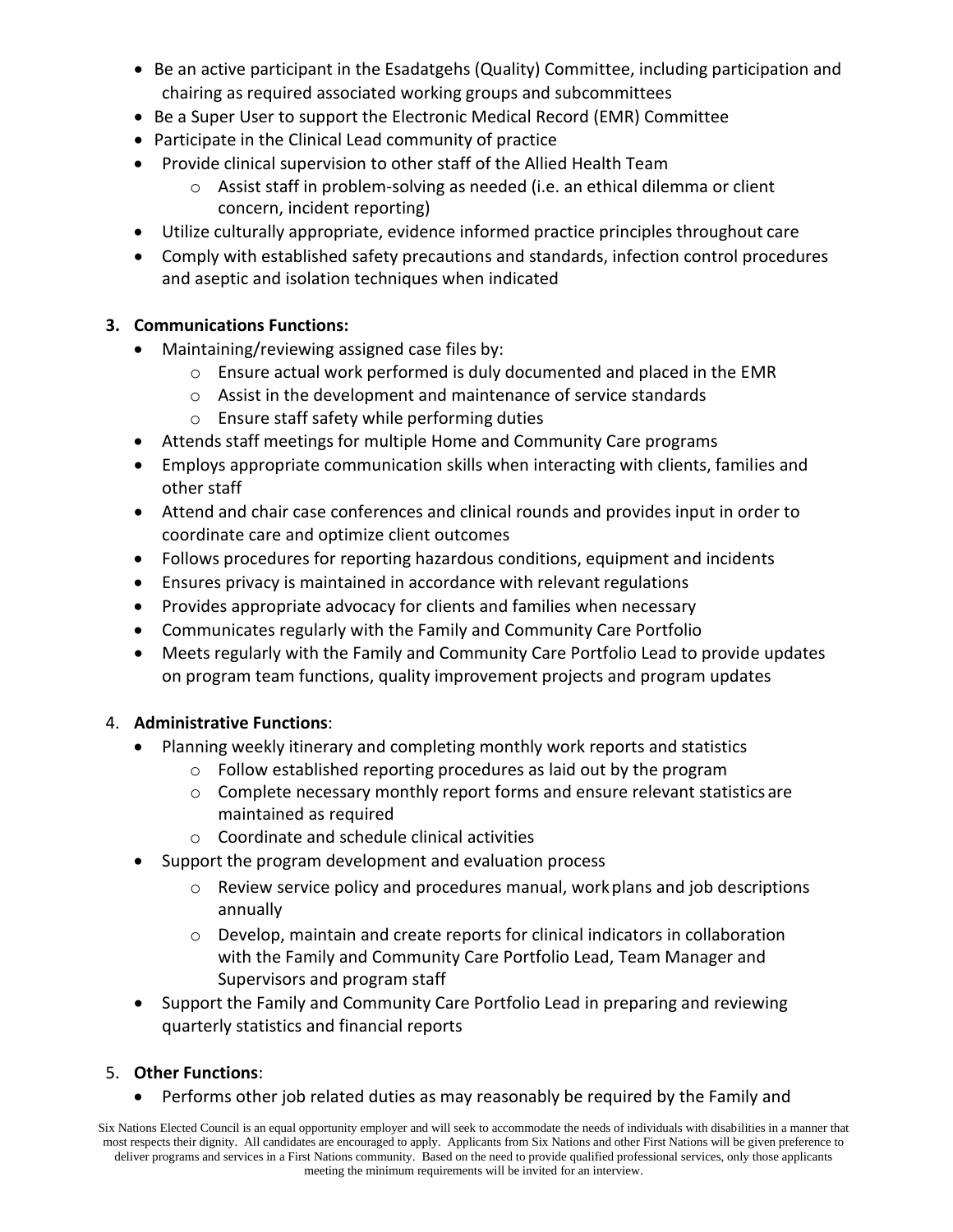Community Care Portfolio Lead

- Supports the portfolio in human resource processes as required
- Provides supervision of students and volunteers
	- $\circ$  Ensures preceptors follow established College guidelines for the supervision of students
	- $\circ$  Provides direct on-site supervision of the student/volunteer as stipulated in the supervision guidelines
	- o Ensures providers obtain appropriate consent from clients before allowing a student/volunteer to participate in the care of an individual
- Provides support to the Six Nations Emergency Measures Plan by ensuring awareness of the Emergency Measures Plan and assistance as instructed by the Director of Health Services.
- Attending and participating in committees or working groups as required

### **WORKING CONDITIONS:**

- Working has a high profile, extensive public contact and is subject to deadlinesand interruptions.
- Work may at times be subject to unscheduled hours and out of office sessions.

### **WORKING RELATIONSHIPS:**

### **With the Team Manager**

Receives direction, guidance, encouragement; discusses plans and priorities.

### **With Other Staff**

Promotes courtesy, co-operation and teamwork with all staff.

### **With External Agencies**

Represents and promotes Six Nations interests relative to health services; maintains awareness of legislative policy and program changes; seeks to develop close working relationships.

#### **With the Public**

Represents and promotes the health services interests of Six Nations; works in a courteous, co-operative positive and proactive manner, provides information and advice.

#### **KNOWLEDGE AND SKILLS:**